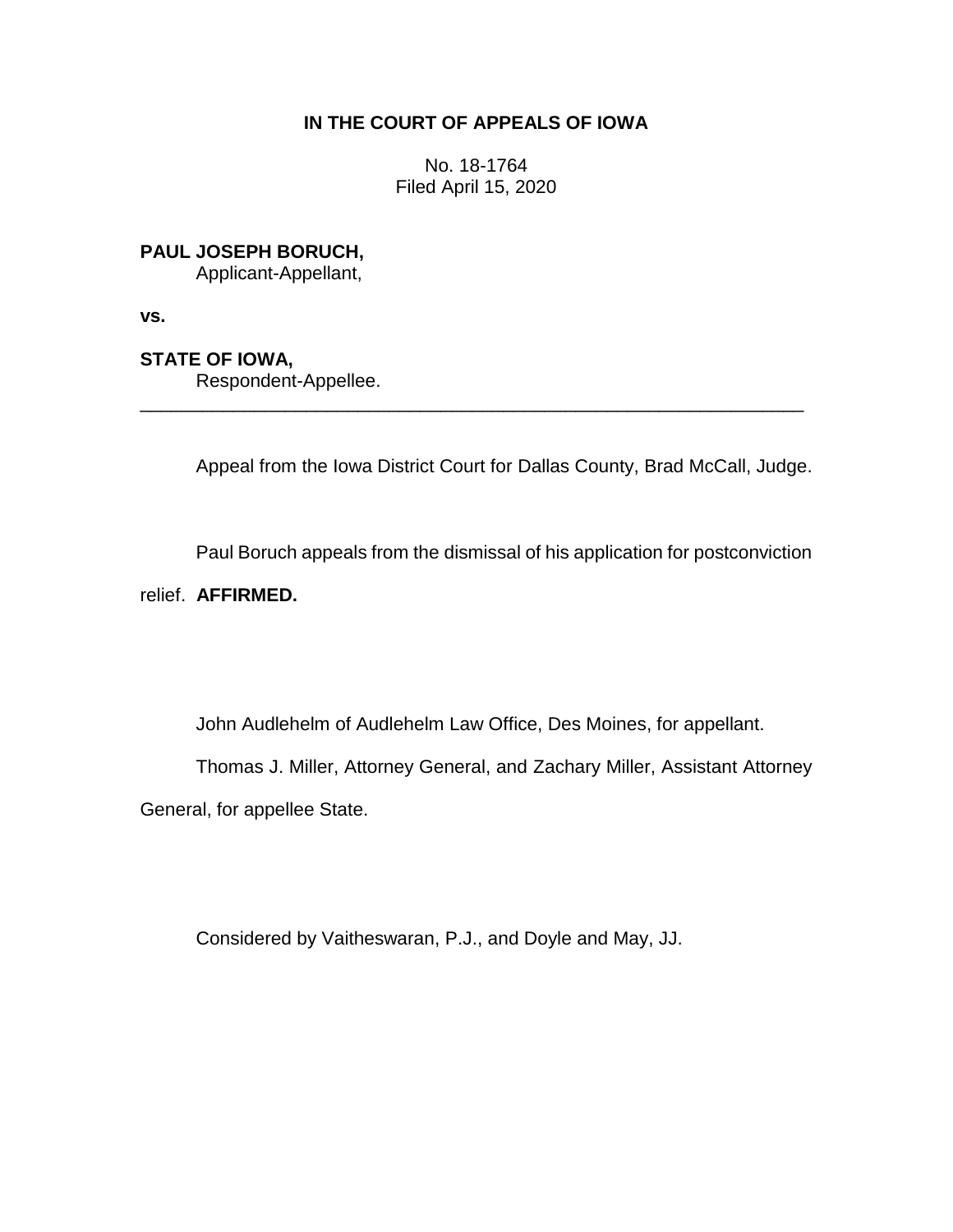## **VAITHESWARAN, Presiding Judge.**

A jury found Paul Boruch guilty of willful injury causing serious injury and going armed with intent. This court affirmed his judgment of conviction, vacated a portion of the sentencing order relating to a no-contact order, and remanded for entry of a corrected sentencing order. *See State v. Boruch*, No. 14-1757, 2016 WL 4801325, at \*6 (Iowa Ct. App. Sept. 14, 2016).

Boruch filed a postconviction-relief application raising issues that are not a subject of this appeal. The case was submitted to the court on written briefs and argument of counsel. The postconviction court dismissed the application.

On appeal, Boruch argues "all prior counsel [were] ineffective for failing to request dismissal of the underlying charges based on the State's failure to provide preliminary hearing within 10 days." By raising it as an ineffective-assistance-ofcounsel claim, Boruch essentially concedes the issue was not considered by the postconviction court. That said, Boruch raised a variant of the issue on direct appeal. He contended he should not have been assessed jail room-and–board fees because he was illegally detained after the date by which he should have had a preliminary hearing. *Id.* at \*3–4.

This court began by summarizing the governing rule: "A criminal defendant is entitled to a preliminary hearing within ten days of his initial appearance if he is in custody and within twenty days if he is not in custody." *Id.* at \*3 (citing Iowa R. Crim. P. 2.2(4)(a)). Turning to the remedy for violation of the rule, the court stated,

Boruch was not entitled to dismissal of his charges after he was not granted a preliminary hearing within ten days after his initial appearance, even though the trial information was not filed until nine days later. During that time he was entitled to challenge his custody by a habeas corpus proceeding, but he failed to do so. Thus, his